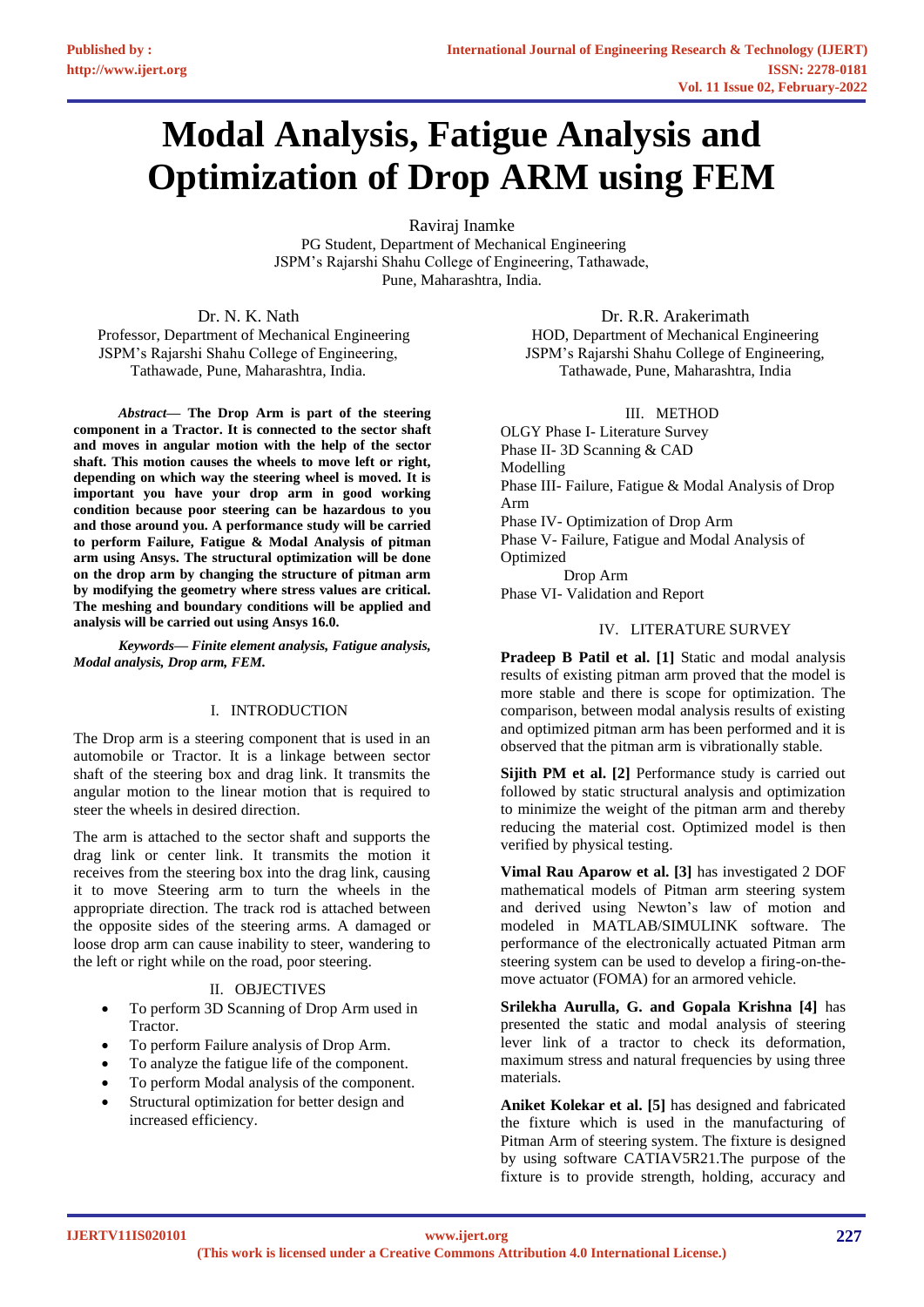interchangeability in the manufacturing of product. The main purpose of a fixture is to locate and, in the cases, hold a work piece during an operation.

**Shatabdee Sonawane et al. [6]** Static analysis results of existing pitman arm proved that the model is more stable and there was scope for optimization The Pitman arm is optimized. The weight of original model is 974 gm and that of the optimized model is 840 gm. Weight of the component is reduced successfully upto 14% after optimization. The study confirmed that optimized pitman arm is structurally stable with good fatigue life.

**Pradeep B Patil et al. [7]** Based on FEA it can be concluded that the optimized pitman arm has infinite life because it can withstand above 10,00,000 cycles. Weight reduction of 9.04 % is obtained without compromising the strength of pitman arm. Natural frequency of both conventional and optimized pitman arm is extracted.

# V. 3D SCANNING & CAD MODELLING



Fig. 1. 3D Scanning Process



Fig. 2. 3D Scanning Equipment







Fig. 4. 3D Model Created from Scanned Data



Fig. 5. Real time Drop Arm

Finite element analysis is a computational technique that is used in engineering to obtain approximate solutions of boundary value problems.

The following are the steps for pre and post processing in FEM.

- 1. Define the geometry of the problem.
- 2. Discretize the model by meshing.
- 3. Define the element type(s) to be used.
- 4. Define the material properties of the elements.
- 5. Define the element connectivity.
- 6. Define the physical constraints (boundary conditions).
- 7. Define the loadings.
- 8. Solve the analytical problem.
- 9. Result evaluation.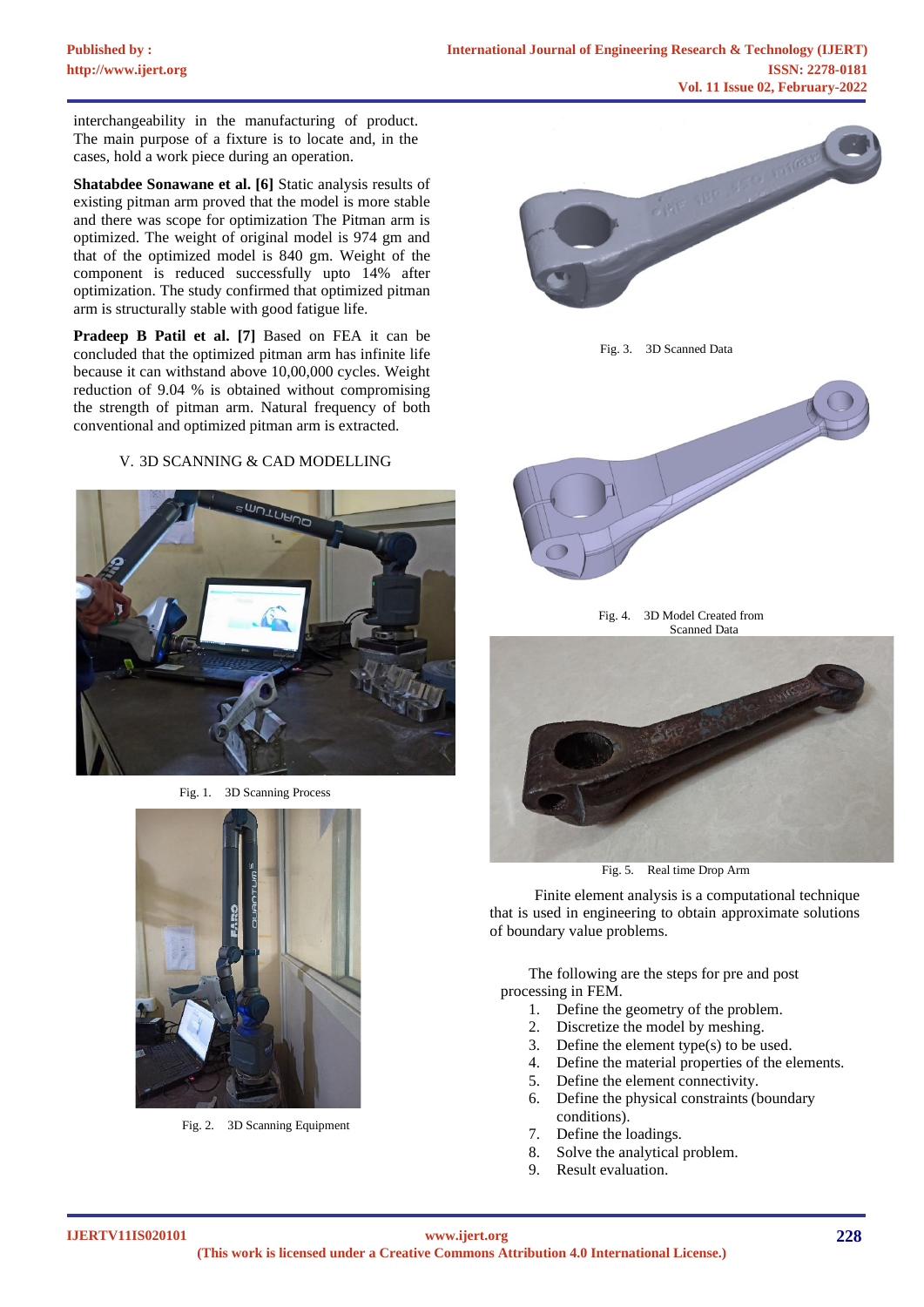| <b>Property</b>     | Value                                    |
|---------------------|------------------------------------------|
| Young's modulus (E) | $2.06 \times 10^{11}$ Mpa                |
| Poisson's ratio (v) | 0.29                                     |
| Density $(\rho)$    | $7.87 \times 10^{-6}$ kg/mm <sup>3</sup> |
| Yield strength      | $450$ Mpa                                |

TABLE I. Material properties of Alloy Steel

### VI. FORCE CALCULATIONS

Total Mass of the vehicle,

M1=Curb weight + Driver weight + Tractor Implement Weight

 $M1 = 1713 + 80 + 1000 = 2793$  kg

This weight is divided into front axle weight and rear axle weight.

35% of the total weight is taken by front axle and 65% is by rare axle.

Therefore, Mass on the front axle,

 $M2 = 977.55$  kg

Mass on one of the front wheels,  $M = 488.775$  kg

Width of tire,  $B = 132.08$  mm

Centre of rotation (king pin) to wheel,  $E = 145$  mm Coefficient of friction,  $\mu = 0.7$ 

Distance from king pin center to tie rod pin,  $L1 = 195$ mm.

T=Torque required to rotate one wheel (torque at king pin),

$$
T = M * g * \mu * (B^2/8) + E^2 \qquad (1)
$$

 $T = 511296.4938$  N

 $F = T/L1$  (2)

 $F = 2622.0333 N$ 

Since single steering arm will be handling two wheels so the force on steering arm will be doubled.

 $F = 5244.0666$  N

*Stress calculation:*

 $\sigma = My/I$  (3)

 $\sigma$  = Maximum bending stress

- $M =$  Bending moment
- $y =$  Vertical distance away from the neutral axis
- $I =$ Moment of inertia

 $y = b/2$  (4)

 $y = 17$  mm.

 $I = (w * b^3)/12$  (5)

 $I = 63869$  mm<sup>4</sup>.

$$
M = F * L \qquad (6)
$$

 $M = 776121.8668$  N-mm.

The maximum bending stress,

$$
\sigma = My/I \tag{7}
$$

 $σ = 206.58021$  Mpa.

#### *Vibration analysis (frequency calculation):*

For natural frequency,

$$
\omega_n = k^2 - [EI/(A\rho L^4)]^{1/2} * (1/2\pi)
$$
 (8)

Where,

$$
k = (2n-1) * (\pi/2) \tag{9}
$$

| Mode                 | <b>Frequency</b> |
|----------------------|------------------|
| 1 <sup>st</sup> Mode | 862.4            |
| $2nd$ Mode           | 1629.8           |
| 3rd Mode             | 3561.6           |
| 4 <sup>th</sup> Mode | 5018.2           |
| 5 <sup>th</sup> Mode | 5962.7           |
| 6 <sup>th</sup> Mode | 8393.6           |

TABLE II. Vibration analysis (frequency calculation)

#### *Fatigue life calculation:*

 $N = 10^{(-c/b)} * S_a^{(1/b)}$  $(10)$  $b = (-1/3) * log [(0.8 * S<sub>ut</sub>)/S<sub>e</sub>]$  (11)  $c = \log [(0.8 * S<sub>ut</sub>)<sup>2</sup>/S<sub>e</sub>]$  (12)  $N =$  Number of life cycles before failure  $S<sub>ut</sub>$  = Ultimate tensile strength  $S_a$  = Stress amplitude  $S_e =$  Endurance  $S_{ut} = 450 \text{ Mpa} = 45.887 \text{ kgf/mm}^2$  $S_a = 0.8S_{ut} = 360$  Mpa = 36.709 kgf/mm<sup>2</sup>  $S_e = 0.5S_{ut} = 225 Mpa = 22.943 kgf/mm^2$  $b = -0.067989$  $c = 1.768587$  $N = 0.994846 \times 10^6$ The existing pitman arm will fail after 0.994846  $\times$ 10<sup>6</sup> cycles. We say that component is having infinite life if it exceeds one

lakh cycles.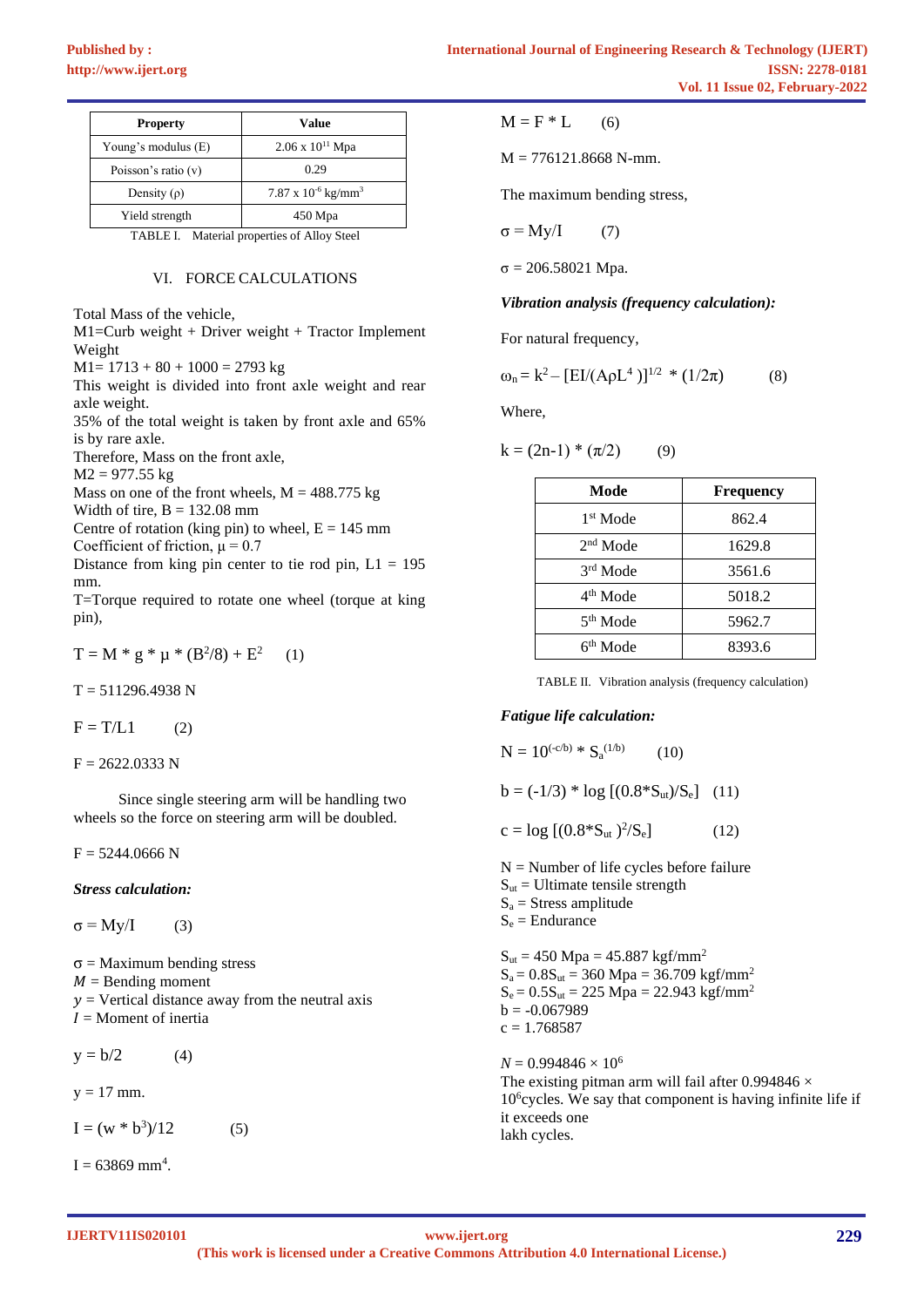# VII. FINITE ELEMENT ANALYSIS OF DROPARM

For analysis, one end of the pitman arm (larger side connected to sector shaft) is rigidly fixed and on another end, load is applied i.e., of 5244.0666 N.



Fig. 6. Meshed Model





Fig. 7. Deformation Plot Maximum Deformation is 0.63854 mm.

# *Stress plot:*



Fig. 8. Equivalent (von-Mises) Stress

Maximum Stress: 205.7 MPa Minimum Stress: 0.0056274 MPa Ultimate Strength: 450 MPa Maximum Force component can withstand: 11472.026 N

As stress is well within the limit and deformation is less hence there is scope for optimization.

# VIII. FATIGUE ANALYSIS OF DROPARM

#### *Results for fatigue analysis:*

Force Applied: 5244.0666 N



Fig. 9. Fatigue Life of Drop Arm Minimum Fatigue Life (Cycles): 23122 Maximum Fatigue Life (Cycles): 1×10<sup>6</sup>



Fig. 10. Damage of Drop Arm Minimum Damage: 1000 Maximum Damage: 43248

# IX.MODAL ANALYSIS OF DROP ARM

Modal frequency results of 6 modes of drop arm calculated in Ansys 16.0 are as below.

| <b>Modal Frequency</b> | Drop Arm |
|------------------------|----------|
| 1 <sup>st</sup> Mode   | 896.86   |
| 2nd Mode               | 1560     |
| 3rd Mode               | 3617.4   |
| 4th Mode               | 5047.1   |
| 5th Mode               | 6004.2   |
| 6th Mode               | 8284.4   |

TABLE III. Modal Analysis of Drop Arm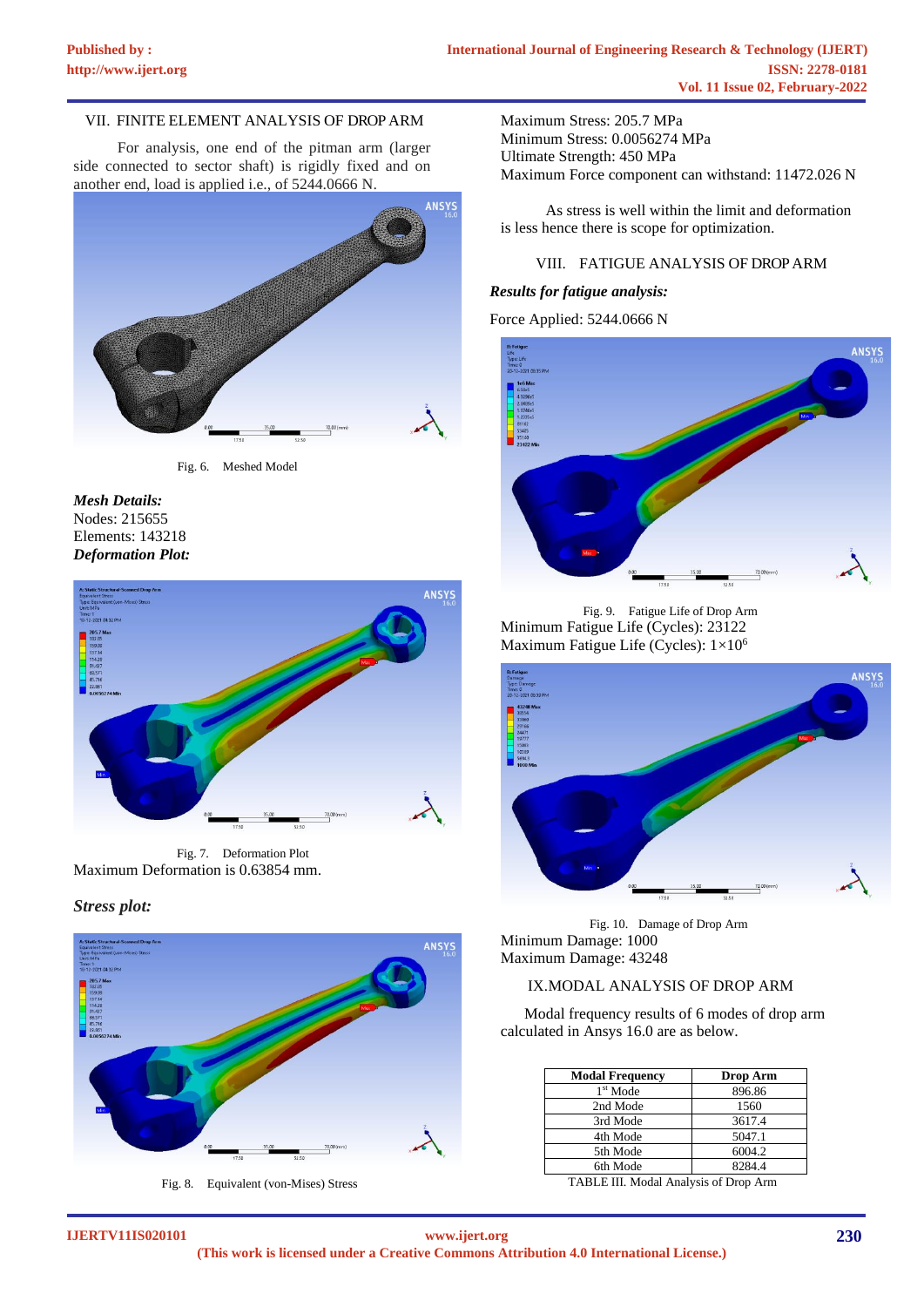# X. OPTIMIZATION OF DROP ARM

The optimization of drop arm is done by modifying the geometry of drop arm where stress concentration is highest and lowest. Drop arm is optimized by modifying stress concentration areas and improving geometry for better stress distribution. Extra material is added on top side of drop arm to provide better stress distribution in z direction and extreme edges are smoothened.

A slot is also added in low stress areas to compensate for increased weight and netter stiffness in Y direction.

The optimized geometry as below.



Fig. 11. Optimized Drop Arm

# *Deformation Plot:*



Fig. 12. Deformation Plot of Optimized Drop Arm

Maximum Deformation is 0.60859 mm.

#### *Stress plot:*



Fig. 13. Equivalent (von-Mises) Stress

Maximum Stress: 185.24 MPa Minimum Stress: 0.00054878 MPa Ultimate Strength: 450 MPa Maximum Force component can withstand: 12738.886 N

# XI.FATIGUE ANALYSIS OF OPTIMIZED DROPARM

*Results for fatigue analysis:* Force Applied: 5244.0666 N

Minimum Fatigue Life (Cycles): 33957 Maximum Fatigue Life (Cycles): 1×10<sup>6</sup>



Fig. 14. Fatigue Life of Optimized Drop Arm